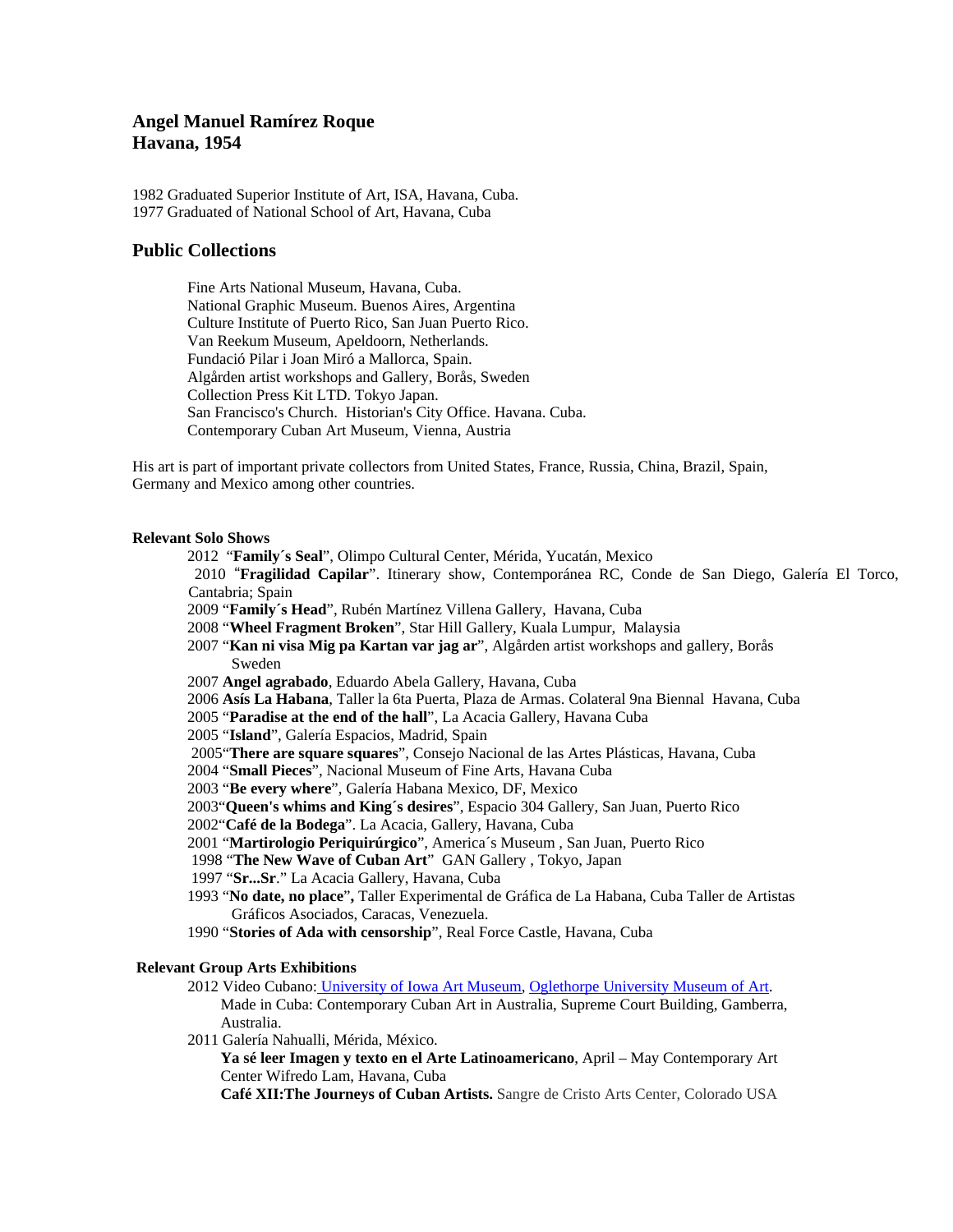**Cuban Visions**, A contemporary Cuban art exhibition in Metroppolitan Pavilion New York City. USA

**Cuban Gold: Viva la reproducción. Prints by Contemporary Cuban Artists**. London Print Studio.. www.londonprintstudio.org.uk

2010 – 2011 Online Exhibition "**Video Cubano**"

http://www.cubanartnews.org/can/post/video\_cubano\_cuban\_video\_goes\_global Sponsor Rubin Private Collection NYC

 2010. **Art Moscow International Art Fair. Moscow. Rusia**. La Acacia Gallery. "**Alicia Alonso dances here tonight**" Magnanmetz Gallery, NYC

2009 "**Mith and Reality**", Contempory Art Museum Santa Marta, Colombia

- 2009 **Roots & More- The Journey of the Spirits**, Afrika Museum, Berg en Dal, Holanda, with the piece "Dando y Dando" worked together with Belkis Ayón (1967-1999)
- 2009 "**Encuentros**", Hispanic Cuban Exhibition of Contemporary Art. Sala Retiro, Madrid. Spain
- 2009 "**Lo uno y lo múltiple**": Vanguard and Contemporary Cuban Art. Cultural Space Madrid Spain
- 2008-2009"**Polaridad Complementaria: Recent Art from Cuba**", Art Museum and Newcomb Art Gallery of Tulane Univesity, New Orleans USA
- 2008-2009 **Colorado Springs Fine Arts Center Show USA**
- 2009 "**Revolutionary Acts: Fifty Years of printmaking in Cuba**" CUAG, Carleton University Art Gallery. Canada
- 2009 "**Cuba pinta a Guayasamín**", Capilla del Hombre, Quito, Ecuador.
- 2009 **Cuban Art**, Sant Feliu de LLobregat, Palau Falguera, Catalunya, Spain
- 2008 **100% Cuba, Artvernissage Gallery**, Castel de Fels, Catalunya, Spain
- 2007 **A través del Espejo Arte Cubano hoy**, Allegro Gallery, Panama City "**Monstruos devoradores de Energía**" America House, Madrid Spain. Grand Palais, Paris France, Triennale Bovisa, Milano Italia
- 2007 **Project "Espacios" Art Design Arquitecture**. Theater Alcázar Gallery. Madrid.

2006 **Auction Sale Caja Madrid**.

- 2006 **Art Lisboa Fair**
- 2006"**La Huella Múltiple**", Edition the 5 X Aniversary, San Francisco de Asís Convent. 9na Biennal Havana
- 2006 "**Open Season Havana**". Casa de las Américas. 9na Biennal Havana
- 2005 **Estampa Fair Madrid**

2005 **Art from Cuba**, collection of the Nacional Museum fo Fine Arts Havana routed:

Centro Cultural Banco do Brasil, Sao Paulo (CCBB)

CCBB de Río de Janeiro.

CCBB de Brasilia.

2005 **Six cuban artist**, Galería Toot, El Cairo, Egipto. Cervantes Institute Cairo and Alejandría, Egypt.

2004-2005"**Cuban Print"** Koussevitzky Art Gallery, Berkshire Community Collage, Pittsfield, Massachusetts, Estados Unidos

Oct 1-Nov 19, 2004

Benson Hall Gallery, Rhode Island School of Design, Nov 24 –Dec 19, 2004

Massachusetts College of Art, Boston, Massachussetts, Ene 26 – Marzo 11, 2005

Fine Arts Work Center, Princetown, Massachusetts, May 20 – Jun 7, 2005

Sidney Mishkin Gallery, Baruch College, The City University of New York, co-sponsored by the Black and Hispanic Studies Department

Sep 23 – Oct 26, 2005

Curator: Benigna Chilla, Professor of Visual Arts, Berkshire Community College

- 2004 **Havana Auction**
- 2004 **Transmision: cuban graphic** Cardiff, Galería Tactile Bosch Studios, United Kindong

2003 **Vaudoo/Voodoo Spirit in Art**. Pan American Art Gallery, Dallas, Texas E.U.

- 2003 "**Moving things**", VIII Biennal Havana.
- 2001 **Engraving Fair Estampa**. Madrid Spain
- 2000 **Madrid Havana Madrid**. Wifredo Lam Art Contemporary art Center
- 2000 **1st Graphic Biennal** Buenos Aires, Argentina. Award.
- 2000 **Graphic Biennal** San Juan Puerto Rico